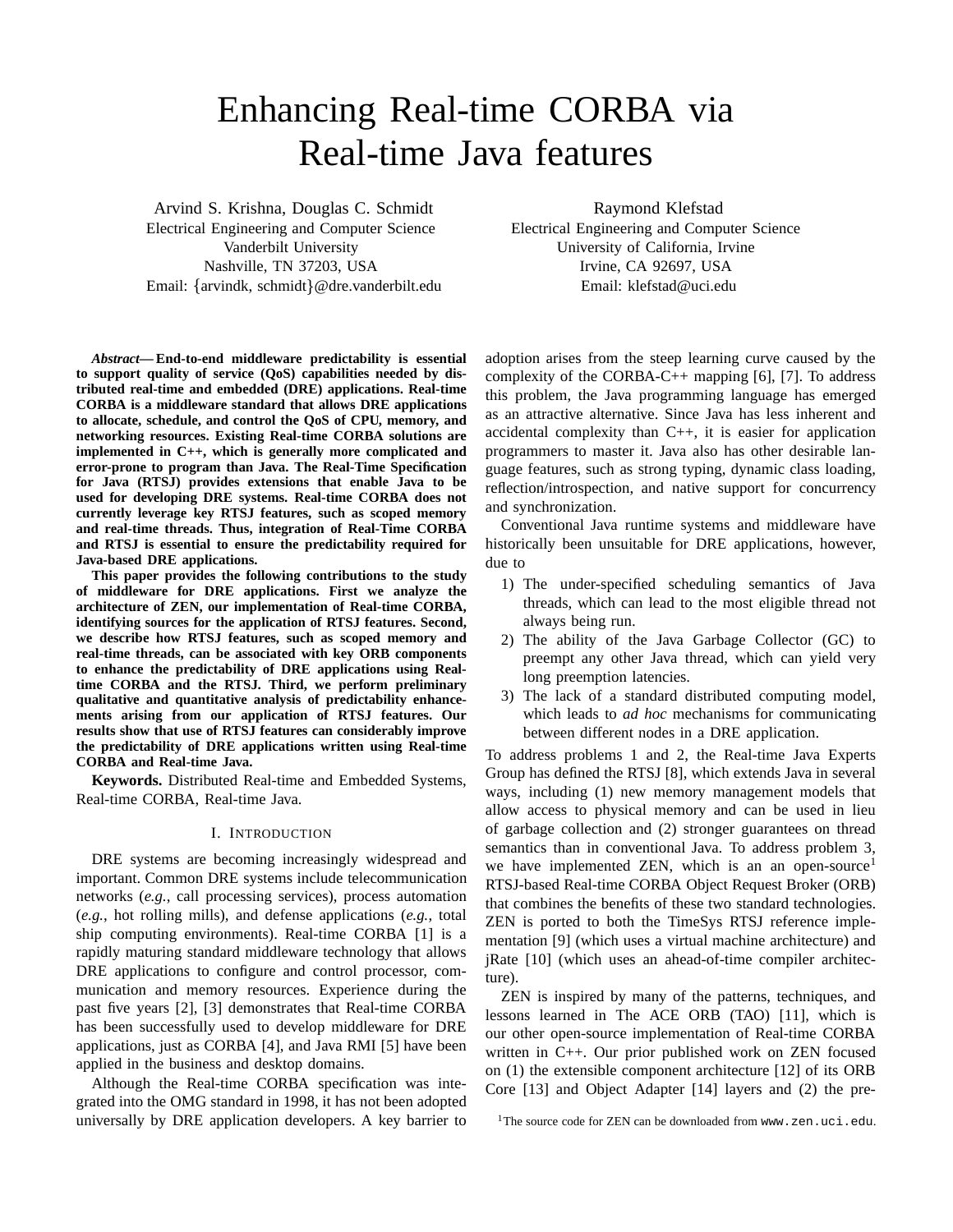dictable demultiplexing strategies [15] that it uses to ensure  $O(1)$  lookup time irrespective of the depth of the Object Adapter hierarchy. This paper extends our earlier published work by focusing on a previously unexplored dimension in real-time middleware: *the integration of RTSJ features to support Real-time CORBA*. Our results show that effective use of RTSJ features to implement Real-time CORBA can considerably improve the predictability of DRE applications written using Real-time CORBA and Java.

The remainder of this paper is organized as follows: Section II describes the main problems that arose while designing ZEN using conventional Java implementations, analyzes the critical request/response code path within ZEN to identify sources for the application of RTSJ features, illustrates how RTSJ features can be associated with key ORB components to enhance predictability, and empirically analyzes how the application of RTSJ features improved predictability; Section III summarizes how our work on ZEN relates to other research efforts; and Section III presents concluding remarks.

## II. ENHANCING THE ZEN ORB USING THE RTSJ

The OMG Real-time CORBA specification was adopted several years before the RTSJ was standardized. Real-time CORBA's Java mapping therefore does not use any RTSJ features, such as NoHeapRealtimeThread and Scoped-Memory. To have a predictable Java-based Real-time CORBA ORB like ZEN, however, it is necessary to take advantage of RTSJ features to reduce interference with the GC and ensure predictability.

This section first identifies problems in the original design of ZEN, which was initially based on regular (*i.e.*, non-RTSJ) Java. We then analyze a typical end-to-end critical code path of a CORBA request within the original ZEN ORB, which was based on regular Java. Based on this analysis, we describe how we are enhancing ZEN to use RTSJ features, such as real-time threads and scoped memory, to improve its predictability.

## *A. Problems in the Original Design of ZEN*

In the original architecture of ZEN [13], key ORB components that are involved in request/response processing (such as acceptors, connectors, transports, and thread pools) were originally allocated in the heap. This architecture suffered from the following problem: *the ORB allocates several temporary objects during the processing of a remote request/response*. This allocation can lead to *demand garbage collection*, *i.e.*, execution of the GC when the Java new operator cannot find enough memory. Further, the Java Virtual Machine (JVM) also allocates heap memory as part of its execution which additionally entails garbage collection.

Execution of the GC can cause unbounded preemption latency to the thread processing the request. The situation is exacerbated if the request is critical (*i.e.*, highest priority), which can be catastrophic for certain types of safety- and mission-critical DRE applications. To eliminate priority inversions related to invocations of the garbage collector during a request upcall, it is essential that:

- ZEN avoids heap allocation by exploiting the RTSJ scoped and immortal memory
- Key ORB components be allocated either within scoped or immortal memory that would not cause demand garbage collection.

The aforementioned factors would minimize the interference with the GC enhancing the predictability of the ORB and DRE application.

Our redesign of ZEN for Real-time CORBA began by identifying the participants associated with processing a request at both the client and server sides. For each participant identified, we associated the component with non-heap regions and resolved challenges arising from this association. Allocating key ORB objects within scoped or immortal memory would not cause garbage collection, thus minimizing the interference with the GC and enhancing the predictability of the ORB and DRE application.

## *B. Applying RTSJ Features to ZEN*

*a) RTSJ application goals:* The goals for applying RTSJ features to ZEN include:

- **Minimizing interference with GC.** Garbage collection is generally considered to be unsuitable for DRE applications with stringent real-time requirements. Although there have been recent advances in GC algorithms [16], the Java GC can preempt any thread in the system, leading to the thread incurring unacceptably long preemption latencies. A key goal of ZEN is therefore to avoid allocating critical ORB components in heap memory to reduce the number of GC sweeps.
- **Compliance with the CORBA specification.** To preserve compliance with the Real-time CORBA specification, the RTSJ features must be incorporated within ZEN's ORB Core and Object Adapter layers without requiring any modifications to the Real-time CORBA specification. Options that require the end-user to be RTSJ-aware, such as associating scoped memory at the POA level, are provided as non-standard ZEN-specific options.
- **Interoperability with non RTSJ Java.** ZEN is designed to use intelligent strategies for component creation and extensibility [12] that allow configurability of real-time features (such as the number of static/dynamic threads, thread priorities, and buffer size) using properties and policies. These strategies use techniques, such as reflection [17], [18] and aspects [19], to create real-time/vanilla Java components, thereby minimizing time/space overhead for applications that do not require real-time features.

*b) Identification of steps:* Our redesign of ZEN for Realtime CORBA began by identifying the participants associated with processing a request at both the client and server sides. For each participant identified, we associated the component with non-heap regions and resolved challenges arising from this association.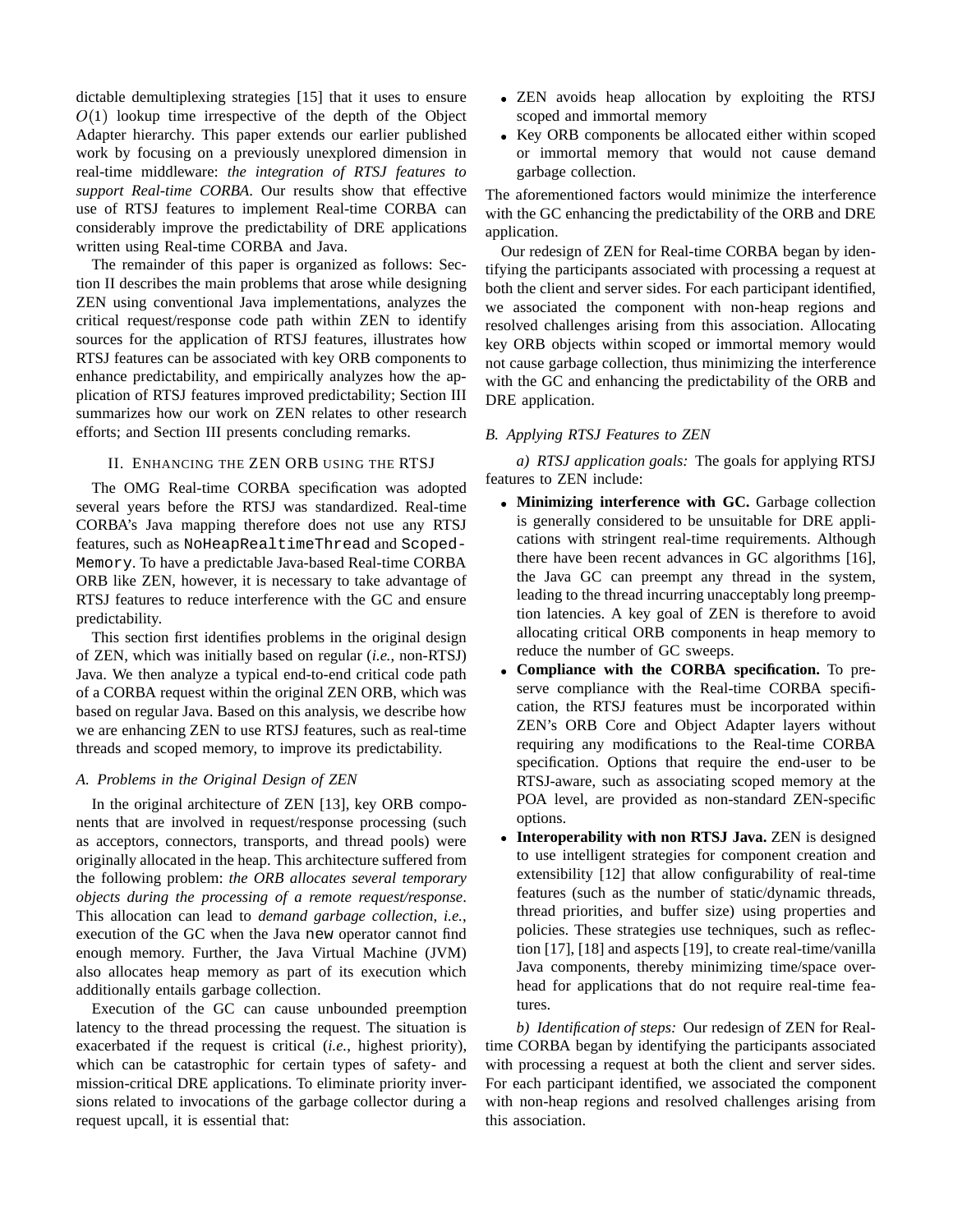The first step needed to identify where to apply RTSJ features required the analysis of the end-to-end critical code path in ZEN. Figure 1 depicts the participants involved in servicing a CORBA two-way invocation. The discussion of



Fig. 1. Tracing an Invocation Through the ZEN CORBA ORB

the critical code path has been generalized using the Acceptor-Connector [20] pattern and thread-per-connection concurrency strategy.

We next describe the sequence of steps a client ORB performs to actively create a connection when a CORBA request is invoked by the application, *i.e.*, result = object.operation (arg).

*c) Connection management:* We first describe how ZEN establishes a connection between a CORBA client and a server.

- 1. The client ORB's connection cache (ConnectorRegistry class in ZEN) is queried for an existing connection to the server, obtained from the object reference on which the operation is invoked.
- 2. If no previous connection exists, a separate connection handler is created (Transport class in ZEN)  $T_1$  and the Connector connects to the server
- 3. This connection is added to the ConnectorRegistry since  $C_1$  is bidirectional.

The activities of the server ORB for accepting a connection are described next:

- 4. An acceptor accepts the new incoming connection.
- 5. This connection  $C_1$  is then added to the server's connection cache (AcceptorRegistry class in ZEN) as the server may send requests to the client.
- 6. A new connection handler  $T_1$  is created to service requests.
- 7. The Transport's event loop waits for data events from the client.

*d) Synchronous request/reply processing:* The following are the steps involved when a client invokes a synchronous two-way request to the server.

- 8. The BufferManager class is queried to obtain a buffer to marshal the parameters in the operation invocation.
- 9. The appropriate GIOP Message Writer marshals the request and the Transport sends the request to the server.

10. The WaitingStrategy class associated with the transport waits for a reply from the server.

The server ORB performs the following activities to process the request.

- 11. The request header on connection  $C_1$  is read to determine the size of the request.
- 12. A buffer of the corresponding size is obtained from the buffer manager to hold the request and the request data is read into the buffer.
- 13. The request is the demultiplexed to obtain the target POA, servant, and skeleton servicing the request. The upcall is dispatched to the servant after demarshaling the request.
- 14. The reply is marshaled using the corresponding GIOP message writer; Transport sends reply to the client.

The client ORB performs the following activities to process the reply from the server:

- 15. The Reader reads the reply from the server on the connection.
- 16. Using the request ID, the Waiting Strategy identifies the target Transport.
- 17. The parameters are then demarshaled and control is returned to the client application, which processes the reply.

*e) Analyzing request processing steps:* The request processing steps described above reveal the following characteristics:

- **Repetitive.** The steps involved with request/reply processing are repetitive, *i.e.*, carried out for every request. Steps 11-14 at the server side for request processing and steps 15-17 at the client side remain the same for each request from the client/server. Similarly, steps 1-3 are performed for every remote request sent to the server.
- **Independent and memoryless.** Steps required for processing request/response from two different client/server(s) are independent, *i.e.*, they do not share any context. Moreover, two requests from the same client do not share any context.
- **Ephemeral.** The objects created during the execution of these steps remain valid only for the duration of *one* cycle of request/response processing. ORBs therefore usually cache these resources to minimize resource management.
- **Thread bound.** Each of the steps are executed by a request processing thread. For example, steps 11-14 at the server side are executed by the transport and threadpool threads.

The aforementioned characteristics of the steps lend themselves to the application of RTSJ features in the following manner:

 **Associating Real-time threads.** The thread-bound property of the steps enables components *e.g.*, acceptorconnector and transports to be associated with realtime threads. In particular, each of these components is designed based on an *logic* part, implemented as a Java class that implements the Runnable interface. This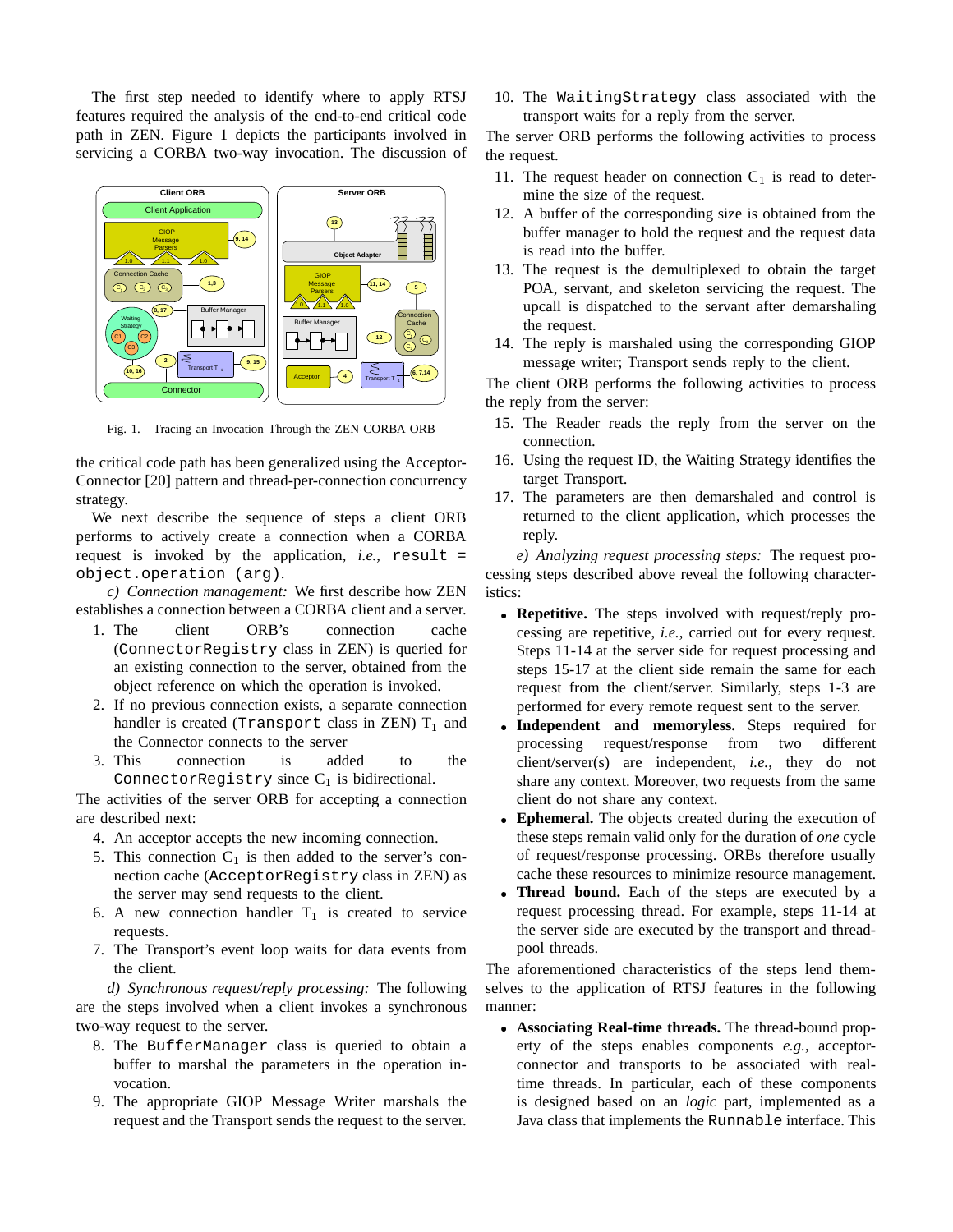part is then associated with a scoped memory region and bound with the thread at creation time.

 **Associating Scoped memory.** The ephemeral property of the steps enable internal objects created during request/response processing to be associated with scoped memory regions.

The repetitive, independence, and memoryless properties of the steps further shape how an ORB implementor can associate scoped memory. The *repetitive and memoryless* properties enable the request/response processing steps to be carried out within a scoped memory region<sup>2</sup>, process the request, and send the response to the client. The memory region is then exited<sup>3</sup> enabling all the objects created to be freed, thus minimizing the number of GC sweeps. This cycle is repeated for the next request. The *independence property* validates the above mechanism, allowing objects created during request processing to be freed before processing a subsequent request.

Unlike heap/immortal memory, creation of scoped memory regions requires the size of the memory region to be specified at creation time. However, the footprint required to process request/response is dynamic, *i.e.*, varies based on:

- **Request size.** The request size at the server depends on the size of the request sent by the client.
- **Options associated.** The footprint required during request processing depends on the options enabled.
- **Type of Request.** The request size directly depends on the type of GIOP request *e.g.*, a LOCATE REQUEST message would be of a different size when compared to a normal request.

The most appropriate memory size would therefore have to be chosen during initialization time. One solution to this problem is to create the one huge chunk of memory. However, this solution is non scalable. Further, some JVMs may not be able to allocate a huge chunk of scoped memory region. To address this problem, in ZEN we use *Nested Scopes* i.e. inner scopes, for every request/response demultiplexing phase, which is explained in Section II-C.

## *C. Applying Scoped Memory within ZEN*

To enhance predictability, we apply RTSJ features *e.g.*, scoped memory to ORB components along the critical request/response processing path. Moreover, to minimize the effect of pre-allocating memory regions, we use nested scope memory regions for each demultiplexing phase. Below, we explain the three broad phases of request processing, at the server ORB and describe how we associate scoped memory with each of the three phases. Similar condition exist at the client ORB.

- 1. I/O layer
- **Steps.** This phase of demultiplexing corresponds to the steps 4-7 described in Section II-B.
- **Participants.** The participants for this phase include acceptors, connectors, and transports.
- **RTSJ application.** Each of these components are threadbound components and are designed based on the *inner class* paradigm. This class derives from the Runnable interface and corresponds to the logic run by the thread. Instead of creating the entire component in scoped memory, we create the inner logic class in a scoped memory region,  $m_{I/O}$ . This logic class is associated with the thread at creation time. During ORB execution, multiple clients may connect to it, creating transports for every active client. Each of the transports will have a dedicated  $m_{I/O}$  region. We collectively refer to these regions as a *space*.
- 2. ORB Core layer
- **Steps.** This phase of demultiplexing corresponds to the Steps 11-12 in Section II-B.
- **Participants.** GIOP Message parsers, Buffer Allocators and CDR Streams.
- **RTSJ application.** On receipt of new data events from the socket, the Transport reads the message header from the stream. Based on the size of the header, a RequestMessage $^4$  is created. After reading the request from the stream, the appropriate message parser is associated based on the type of the request. The message parser and the RequestMessage buffer are created in a nested memory region,  $m_{OBB}$ . The *ORB space* is a nested memory region. Based on RTSJ memory rules, references from the ORB to the I/O space are valid, *i.e.*, every m scope may hold references to the corresponding  $m_{I/O}$ region.
- 3. POA layer
- **Steps.** This phase of demultiplexing corresponds to the steps 13-14 in Section II-B.
- Participants. Upcall objects<sup>5</sup>, and thread-pools
- **RTSJ application.** The message parser parses the request to find the target POA and servant. An Upcall object is created to hold all information necessary to perform the upcall on the skeleton. A worker thread in the threadpool then performs the upcall. A CDROutputStream is created, to hold the response, which is then sent to the client. The Upcall objects and the output buffers are created in a nested scoped memory region  $m_{POA}$ . The *POA space* is the innermost memory region. Again, references from POA to ORB or I/O space are valid.
- 4. Application layer

The application layer typically corresponds to the region where servant IDL skeletons are created. In the current design of ZEN, this application layer is *heap allocated*. Thus in our architecture, a NoHeapRealtimeThread cannot be used for request processing. The use of NoHeapRealtimeThread requires the

<sup>2</sup>Using the enter() method the memory region can be made the current allocation context.

 $3E$ xiting a memory region is implicit, done after the completion of the run method.

<sup>4</sup>This class encapsulates a buffer to hold the request.

<sup>5</sup>Upcall objects are *per request* objects that hold context necessary to perform upcall and send response.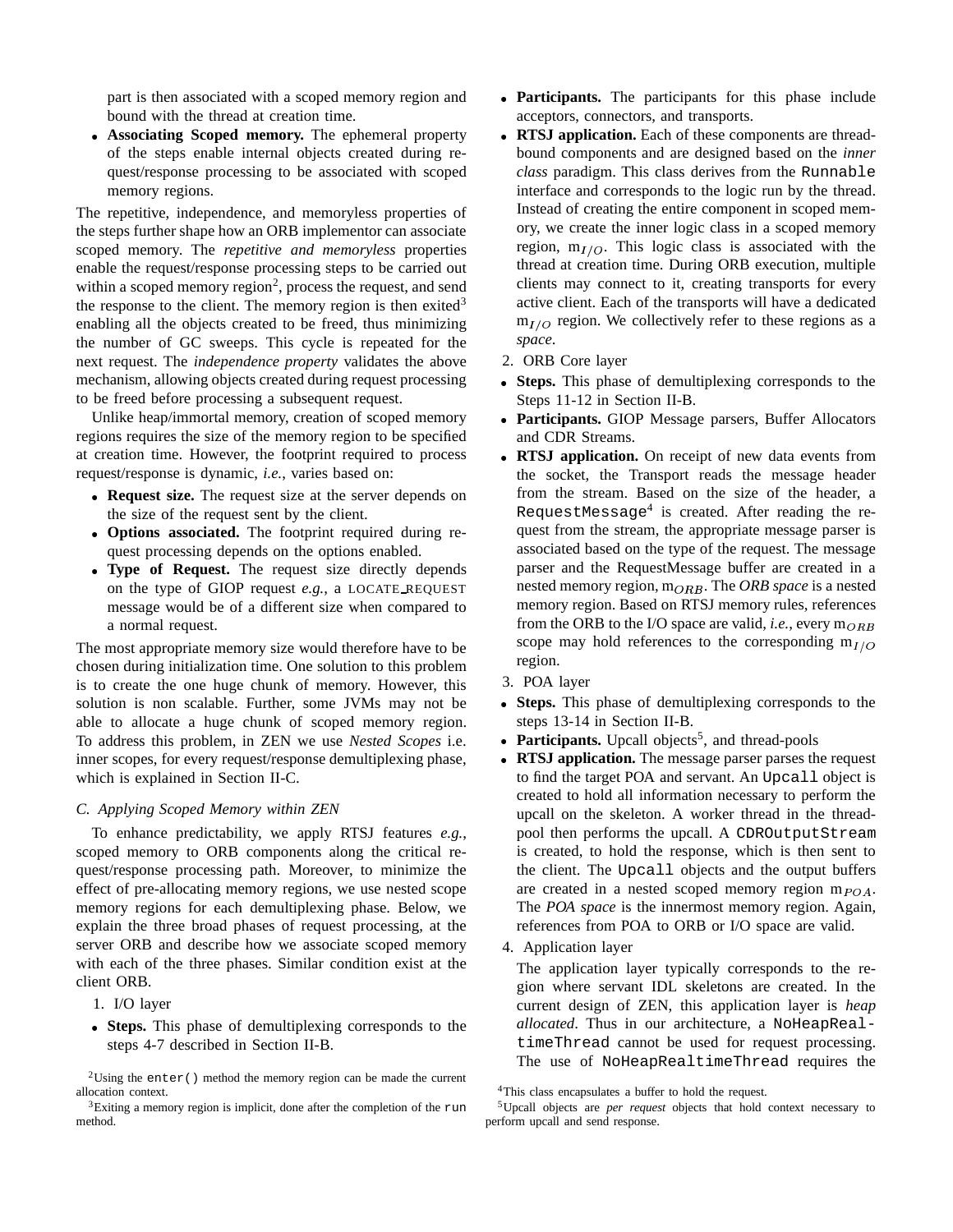application developer to be RTSJ aware and also entails modifications to the Java mapping of Real-time CORBA specification which in *conflict* with our goals. The use of a NoHeapRealtimeThread, however, is critical to enhancing the predictability of a Real-time CORBA ORB. In ZEN, we plan to provide policies at the POA level that would determine the type of real-time thread to used for request processing. Thus an RTSJ aware server application can allocate servants in a memory region other than the heap and set the type of upcall processing thread to NHRT to enhance predictability.

ZEN's architecture does not violate any of the RTSJ reference rules as (1) any of the ORB layers may hold references to the application layer and (2) a real-time thread can always allocate from Heap memory (enter it) without violating the single-parent rule. Moreover, our application is compliant with the CORBA specification.

Figure 2 (A) illustrates the nesting of scopes within the ZEN ORB Core. The I/O space is the outermost memory region while the POA layer is the innermost. Memory regions are entered from outer  $\rightarrow$  inner, while references are maintained from inner  $\rightarrow$  outer. On completion of a request, the memory regions are exited from innermost to outermost. All the objects thus created for request processing are finalized, thereby minimizing interference with the GC. Figure 2(B) depicts the parenthood tree of the memory regions in ZEN.



Fig. 2. Scope Nesting in ZEN ORB

### *D. Empirically Evaluating the Application of RTSJ in ZEN*

To measure the predictability improvements accrued by using RTSJ features, we first associated scoped memory and real-time threads within the innermost scope *i.e.*, POA layer, allocating both I/O and ORB scopes in heap memory. The motivation for this application was to obtain a baseline for improvement in predictability when applying RTSJ features in just one layer. In this regard, applying RTSJ features in either the ORB or the I/O scopes alone would violate RTSJ memory reference rules making our application the only possible option.

Although ZEN supports a variety of options, we make the following assumptions for this analysis:

- 1) Portable interceptors are not considered in request processing.
- 2) The sequence of steps analyzed is for a remote client request, not a collocated request.
- 3) Servants are normal CORBA servants that inherit from org.omg.PortableServer.Servant, *i.e.*, we do not consider DII and DSI.
- 4) ZEN's buffer manager was disabled to prevent caching of I/O buffers
- 5) No proprietary policies are used in the ORB and
- 6) The scoped memory used was of type LTMemory, which is a RTSJ memory region with linear allocation time with respect to object size.<sup>6</sup>

These assumptions are representative of ways in which DRE applications commonly apply ORB middleware. All the experiments in this section were performed on an Intel Pentium III 864 Mhz processor with 256 MB of main memory. For these experiments, ZEN version 0.8 was compiled using the GNU gcj compiler version 3.2.1 and executed using jRate 0.3a on Linux 2.4.7-timesys-3.1.214 kernel. For each experiment, a sample size of 50,000 data points was used for result analysis.

The term predictability has different connotations in different disciplines. For example, in real-time scheduling theory, a predictable system means that each task always meets its deadline. For these experiments, we define *predictability* as the measure of standard deviation of the data points.

*1) Demultiplexing Predictability:*

*a)* **Test overview:** The following are the demultiplexing stages present in the POA layer:

- 1) *POA demultiplexing* using the addressing information in the object key, locate the target POA in the POA hierarchy;
- 2) *Servant demultiplexing* from the *object id* part of the object key, locate the servant within the POA; and
- 3) *Operation demultiplexing* finally using the operation name, dispatch the upcall on the skeleton.

The predictability of the ORB depends directly on the predictability of the aforementioned demultiplexing stages. As discussed in [14], ZEN uses active demultiplexing along with perfect hashing to ensure  $O(1)$  lookup time for all cases. In this experiment, we focus on the POA demultiplexing stage and analyze the predictability improvements accrued by associating scoped memory with ZEN's Object Adapter.

*b)* **Test settings:** To measure the variation in POA demultiplexing time with the depth of the POA hierarchy, the experiment increased the nesting of transient POAs from 1 to 150 in increments of 25. For each case the time to reach the leaf POA was measured.

*c)* **Analysis of results:** We now analyze the results of benchmarks that measure the average latency, the dispersion

<sup>&</sup>lt;sup>6</sup>This bound does not include the time taken by an object's constructor or a class's static initializers.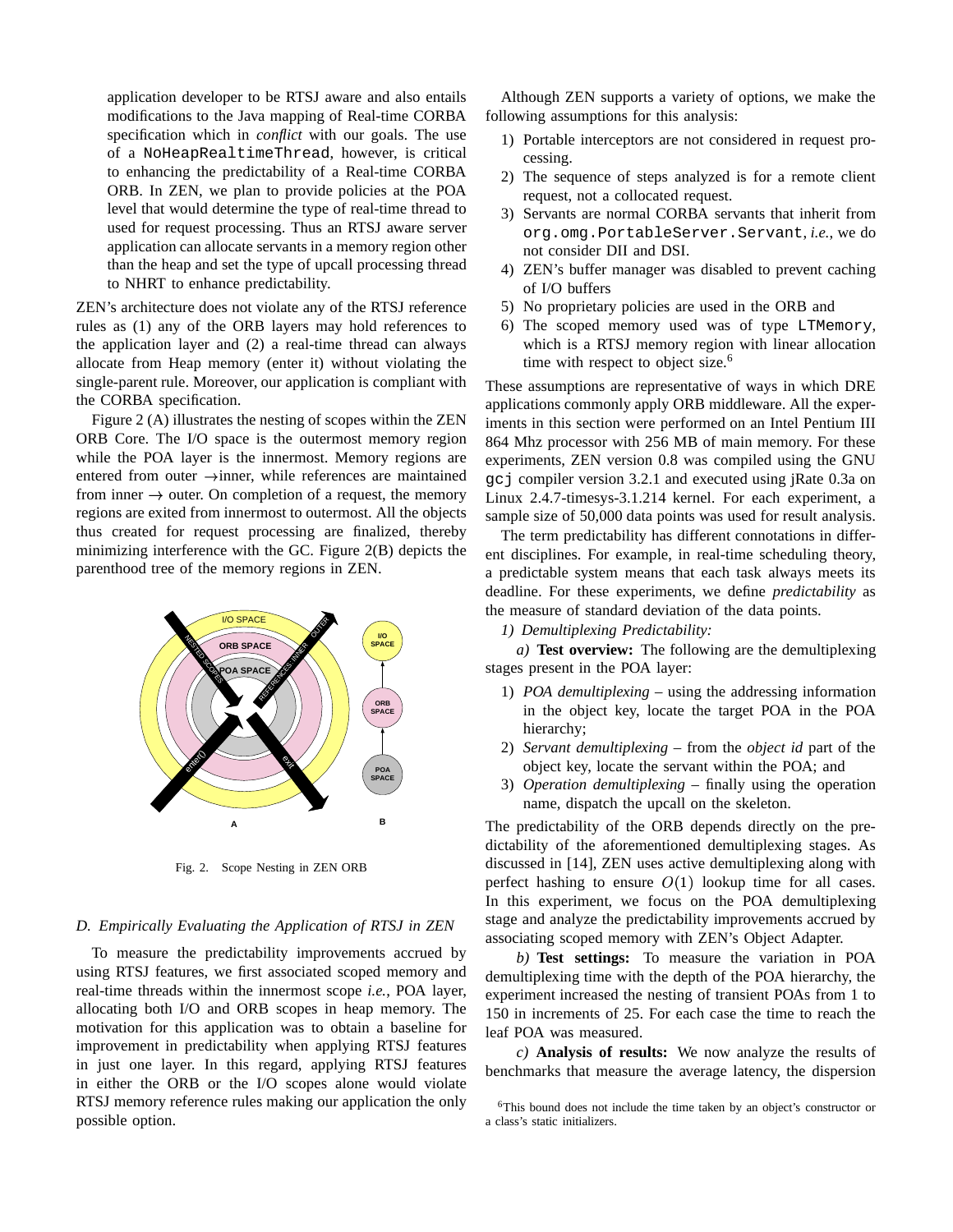and worst case behavior for the various POA demultiplexing test cases.



Fig. 3. POA Demultiplexing Predictability Analysis

- **Average measures.** Figure 3 shows that average latency for both heap and scoped memory does not increase with an increase in the POA hierarchy. However, the average measures for the scoped ( $\sim 10 \mu$ secs) are more than that of heap memory ( $\sim$  7  $\mu$ secs) by  $\sim$  3  $\mu$ secs. Although, this represents a increase in the POA location overhead by a factor of  $\sim$ 1.4, predictability improves considerably.
- **Dispersion measures.** The dispersion of scoped memory is smaller than that of heap memory for all cases. Moreover, the measures are better by a factor of  $\sim$  4, indicating that our association scoped memory has considerably improved predictability for this stage of demultiplexing.
- **Worst case measures.** The 99% bound shows that using scoped memory 99% of the values are less than  $\sim$ 12  $\mu$  secs for all cases while those for heap are  $\sim$ 30  $\mu$ secs, a factor of 2 improvement. Maximum measures show that scoped memory considerably improves the predictability for all cases by bounding the worst case values. The worst case measures for scoped memory are tighter across the POA hierarchy. Moreover, the maximum latency for scoped memory is nearly constant across the POA hierarchy, while the latency of heap incurred measurable variability.

From the analysis above, it is evident that the use of scoped memory enhances demultiplexing predictability by bounding dispersion and maximum measures. Moreover, the use of scoped memory does not significantly degrade the average demultiplexing latency.

*2) Scoped Memory Overhead:*

*a)* **Test overview:** The application of scoped memory at ZEN's Object Adapter layer involves the following additional steps:

1) The request processing thread needs to make the scoped memory region its current allocation context by explicitly entering it (using enter() method defined on the region), incrementing the reference count of the region.

- 2) After processing the request, the thread exits the region, which changes the allocation context to the enclosing memory region or the primordial scope (heap), in turn decrementing reference count of the region.
- 3) If the reference count is zero, then all the objects allocated within the region are to be finalized.

The steps described above *must* be executed for every client request. Thus, the overhead and predictability involved in the steps directly affect the predictability of the ORB. In ZEN, the size of the scoped memory region is pre-allocated at initialization time. However, as explained earlier, the foot-print at the server varies depending on the message size, options associated and the type of request. In this experiment, we analyzed the behavior of the enter and exit methods as the request sizes increase.

*b)* **Test settings:** The scoped memory region size was fixed at 512KB. A client then issued requests starting at 1K in increments of 25KB up to a maximum request size of 100K.



Fig. 4. Enter and Exit Time Analysis

*c)* **Analysis of results:** We now analyze the results of benchmarks that measure the average latency, the dispersion, and the worst case behavior of the memory region's enter() method and its exit time.

- **Average measures.** Figure 4 shows that the average additional overhead incurred by the enter() method is  $\sim$  8  $\mu$ secs and is constant across all request message sizes. However, the latency of the memory region's exit time increase gradually with the request size. For example, the average exit time for a 1K message is  $\sim$  $4\mu$ secs and increases to  $\sim$ 12  $\mu$ secs for a 100K message. This behavior occurs because finalizes for every allocated object in the scoped memory region are called before exiting the region, in which case the size of messages increase the finalization time.
- **Dispersion measures.** The dispersion latencies for the enter() method show a trend similar to the average – constant ( $\sim$  1-1.5) across all message sizes. However, the dispersion for the exit time increases with the request size. For example, dispersion for 1K message is 0.7 and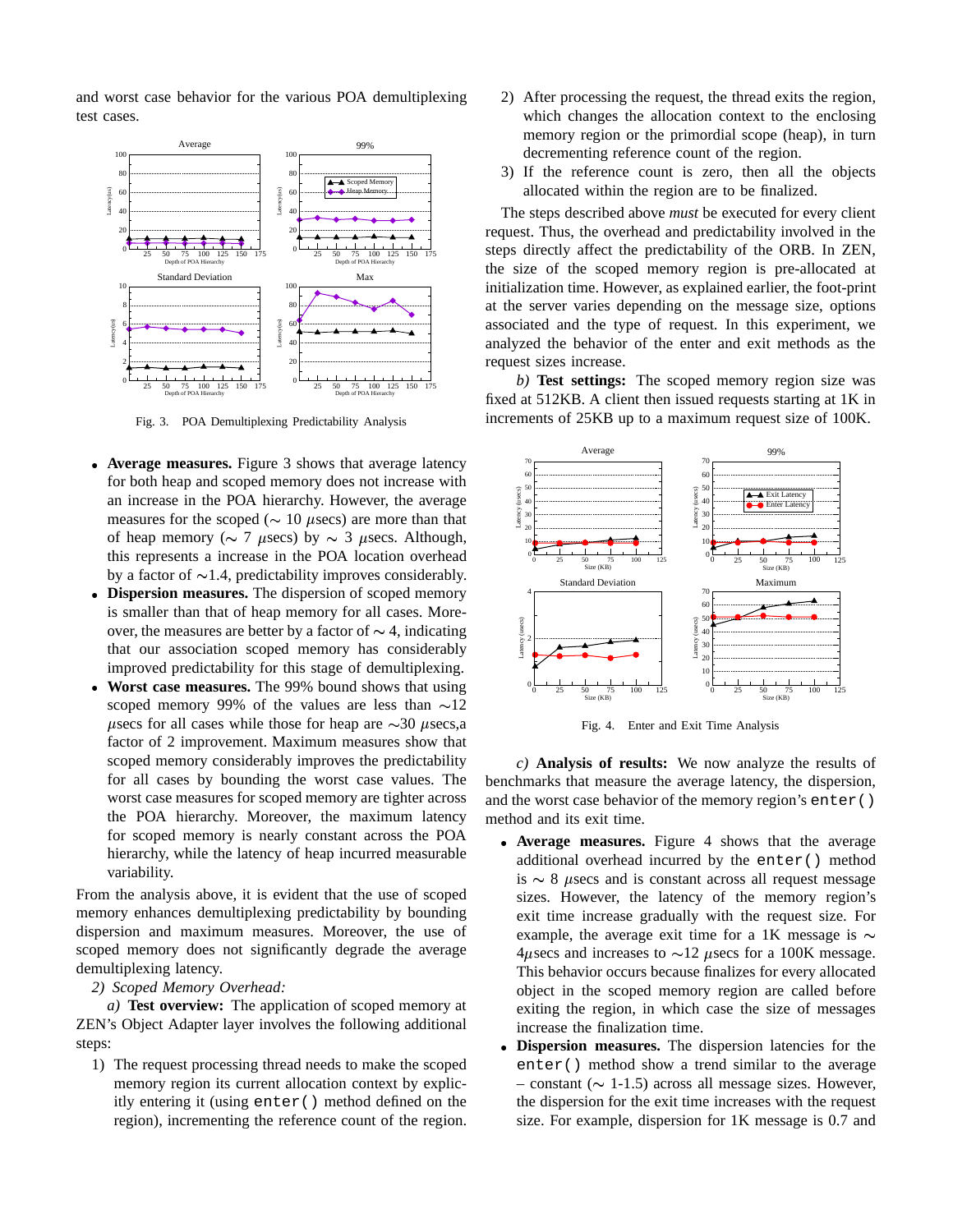increases to 1.9 for 100K. This behavior is induced by the finalization required.

 **Worst case measures.** The 99% bound for both the enter and exit latencies follows a trend similar to the respective average cases. Moreover, the values are closer to the average measures. However, the worst case measures for exit values are higher than those of the enter method and increase with message sizes.

The analysis above reveals that the average overhead incurred due to the enter () method is  $\sim 8 \mu$ secs and is constant across all request sizes. However, the behavior of the exit method varies with the request size, *i.e.*, the larger the request size, the greater the exit latency and worse the dispersion.

*3) Round-trip Delay:*

*a)* **Test overview:** This experiment analyzes the effect of scoped memory on round-trip delay. Since we associate scoped memory at ZEN's Object Adapter layer, the only factor affecting round-trip delay is the request execution time. These experiments measure the effect of using scoped memory in the critical end-to-end request path.

*b)* **Test settings:** The IDL\_Cubit test was run to measure the request execution time at the server and roundtrip delay at the client. The thread pool size was set to 2 and the buffer size to 500. Size of the scoped memory region was set to 512 KB. The number of simultaneous client connections was increased from 1 to 200 in increments of 50.

*c)* **Analysis of results:** We now analyze the results of benchmarks that measure the average latency, the dispersion and worst case behavior of round-trip latency.



Fig. 5. Round-trip Latency Analysis

 **Average Measures.** Figure 5 shows that the use of scoped memory increases the average round-trip delay. This increase is due to the increase request execution time at the server side. As the number of clients increase, however, latency for heap memory also increases. At 200 clients the round-trip time for heap memory exceeds scoped memory by  $\sim 20$   $\mu$ secs. This behavior occurs due to the increased GC activity for heap memory with an increase in the number of clients.

- **Dispersion measures.** The dispersion measures for both heap and scope memory increases with the number of clients. However, measures for scope memory vary little with an increase in the number of clients, indicating better predictability. On the average, predictability improves as much as 50%.
- **Worst case measures.** The experiment reveal that use of scoped memory significantly bounds worst case measures. Though the average request execution latency is greater for scoped memory, its 99% and worst case latencies are smaller.

The empirical results described above indicates that the use of RTSJ scoped memory enhances predictability without unduly degrading performance. Moreover, the worst case measures are tighter and significantly better compared to that of heap memory.

### III. RELATED WORK

In recent years, a considerable amount of research has focused on enhancing the predictability of real-time middleware for DRE applications. RTSJ middleware is an emerging field of study. Researchers are focusing at RTSJ implementations, benchmarking efforts, and program compositional techniques. In this section, we summarize key efforts related to our work on ZEN.

The TimeSys corporation has developed the official RTSJ Reference Implementation (RI) [9], which is a fully compliant implementation of Java that implements all the mandatory features in the RTSJ. TimeSys has also released the commercial version, JTime, which is an integrated real-time JVM for embedded systems. In addition to supporting a real-time JVM, JTime also provides an ahead-of-time compilation model that can enhance RTSJ performance considerably.

The jRate *[10], [21]* project is an open-source RTSJbased real-time Java implementation developed at Washington University, St. Louis. jRate extends the open-source GNU Compiler for Java (GCJ) run-time system [22] to provide an ahead-of-time compiled platform for RTSJ.

The *Real-Time Java for Embedded Systems* (RTJES) program [23] is working to mature and demonstrate real-time Java technology. A key objective of the RTJES program is to assess important real-time capabilities of real-time Java technology via a comprehensive benchmarking effort. This effort is examining the applicability of real-time Java within the context of real-time embedded system requirements derived from Boeing's Bold Stroke avionics mission computing architecture [24].

The researchers at the Washington University, St Louis are investigating automatic mechanisms [25] that enable existing Java programs to become storage-aware RTSJ programs. Their work centers on validating RTSJ storage rules using program traces and introducing storage mechanisms automatically and reversibly into Java code. Their other endeavors include building small foot-print feature rich Real-time Event Channel [26] using AspectJ [27], where Event Channel features are added via aspects.